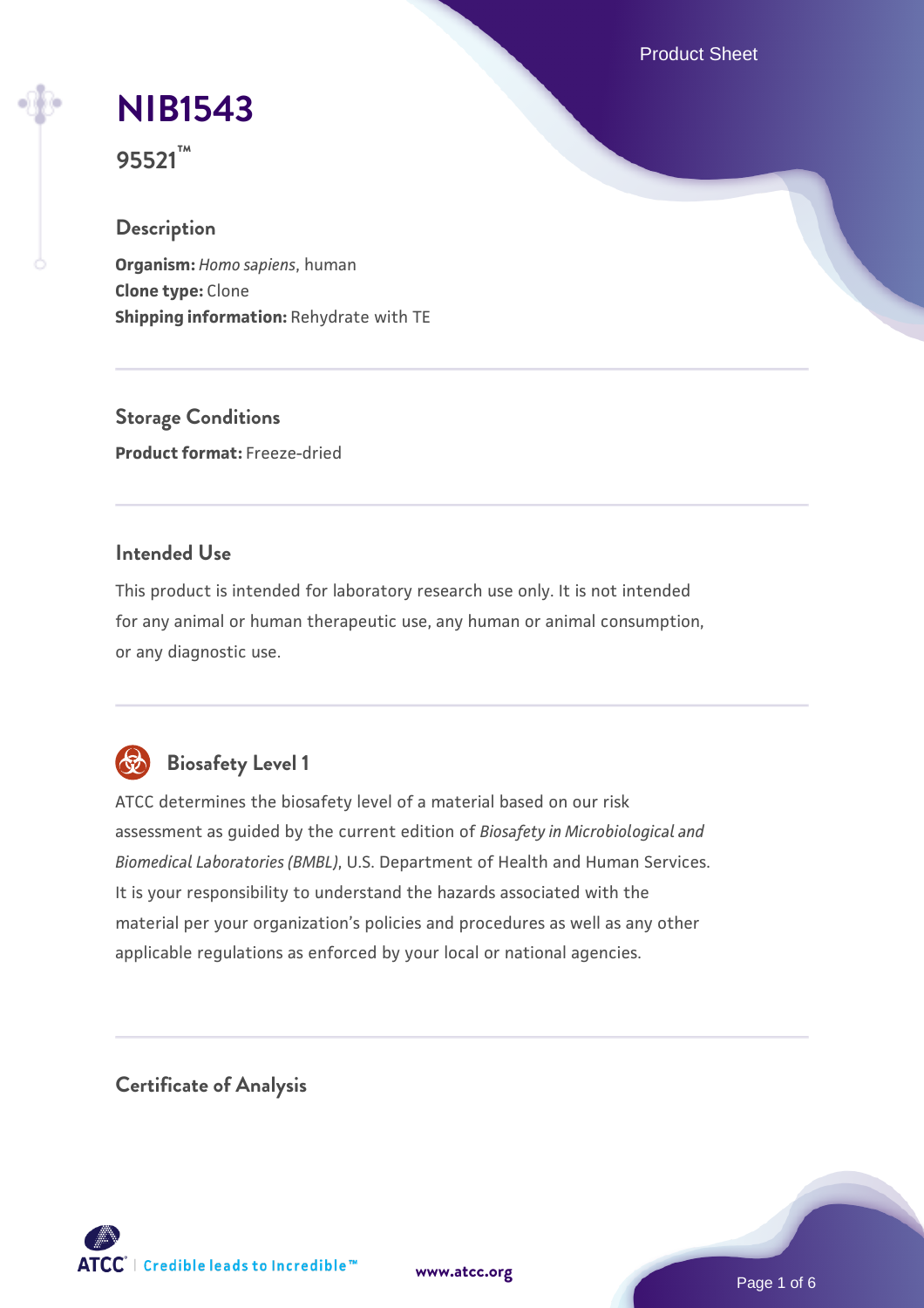#### **[NIB1543](https://www.atcc.org/products/95521)** Product Sheet **95521**

For batch-specific test results, refer to the applicable certificate of analysis that can be found at www.atcc.org.

### **Insert Information**

**Insert size (kb):** 0.90000000000000002 **Type of DNA:** cDNA **Insert source:** infant brain, 3 months old (from Bento Soares) **Insert tissue:** infant brain, 3 months old (from Bento Soares) **Insert information:** DESCRIPTION OF INSERT COMPONENT: Insert 5' end: Modification: HindIII Insert 3' end: Modification: NotI Cross references: DNA Seq. Acc.: L36092 Nucleotides 245-52,56-7 of the insert correspond to nucleotides 497222...497461 of L36092 with 88% identity. DNA Seq. Acc.: T16607 **Genome:** Homo sapiens **Gene name:** DNA Segment, expressed **Gene product:** DNA Segment, expressed **Contains complete coding sequence:** Unknown

## **Vector Information**

**Construct size (kb):** 4.0 **Intact vector size:** 3.153 **Vector name:** lafmid BA **Type of vector:** phagemid **Construction:** pGEM **Host range:** *Escherichia coli* **Vector end:** HindIII; NotI **Vector information:** Other unique sites: ClaI, XmnI, ScaI, ApaLI **Cloning sites:** HindIII; BamHI; NotI; EcoRI **Insert detection:** lacZ', <-, 594-1119

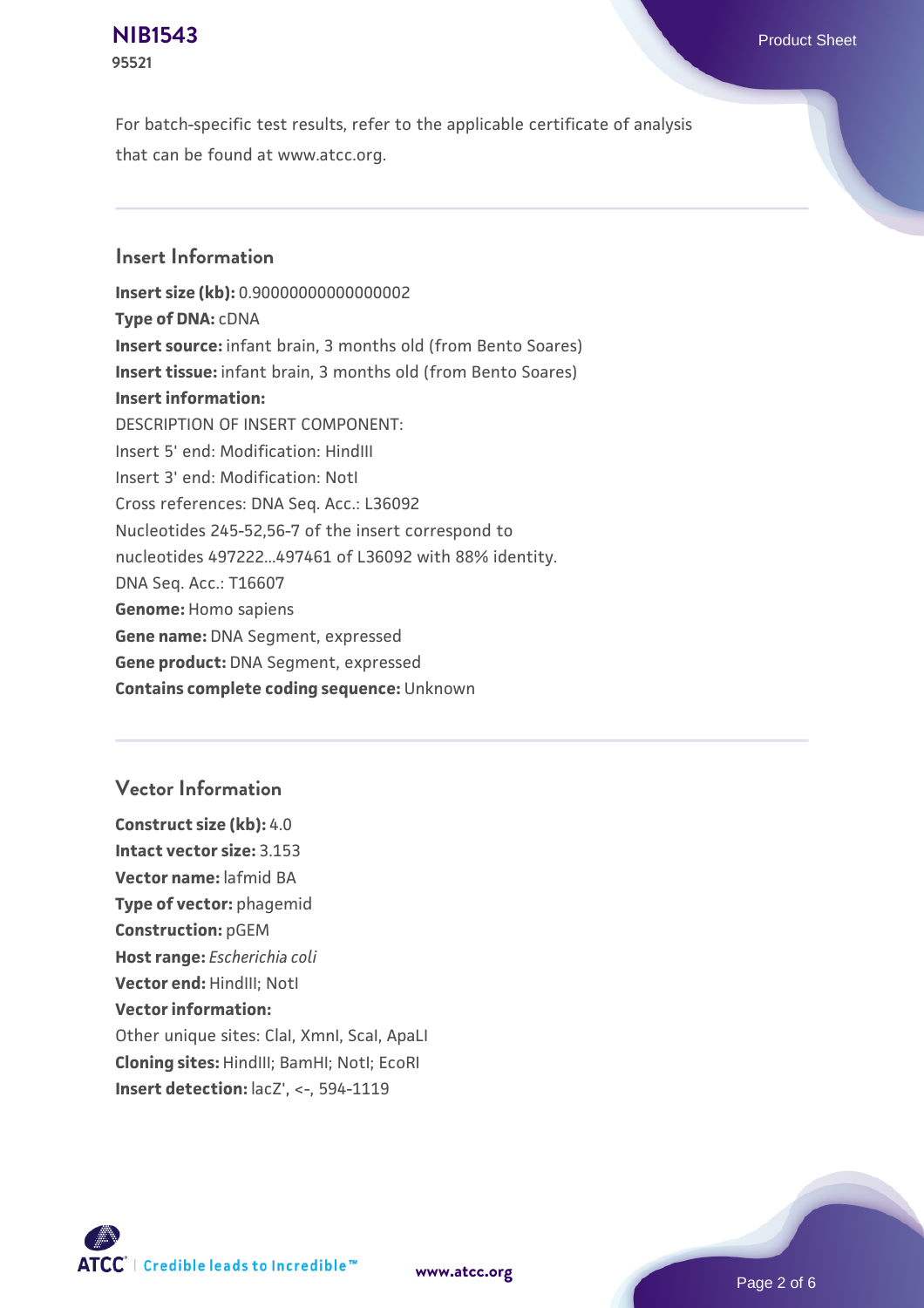**[NIB1543](https://www.atcc.org/products/95521)** Product Sheet **95521**

**Markers:** ampR **MCS:** EcoRI/NotI/BamHI/HindIII, ->, 1061-1098 **Polylinker sites:** HindIII; BamHI; NotI; EcoRI **Primer site:** M13 universal, ->; M13 reverse, <- **Promoters:** lac **Replicon:** f1, ←, 100-556; pMB1, ←, 1518-1518

#### **Notes**

Restriction digests of the clone give the following sizes (kb): BamHI--4.0; ClaI--4.0; HindIII/NotI--3.1, 0.96; PvuII--2.8, 1.0; ScaI--4.0. The alignment with L36092 (T-cell receptor beta chain, complete gene) is for a region not currently identified as being transcribed.

- ATCC staff

Derived from a directionally cloned library with an average insert size of 1.7 kb. Inserts can be amplified with the M13 universal (forward) and reverse primers. The primers can also be used to generate sequence from the 3' or 5' ends, respectively.

- personal communication

## **Material Citation**

If use of this material results in a scientific publication, please cite the material in the following manner: NIB1543 (ATCC 95521)

#### **References**

References and other information relating to this material are available at www.atcc.org.





Page 3 of 6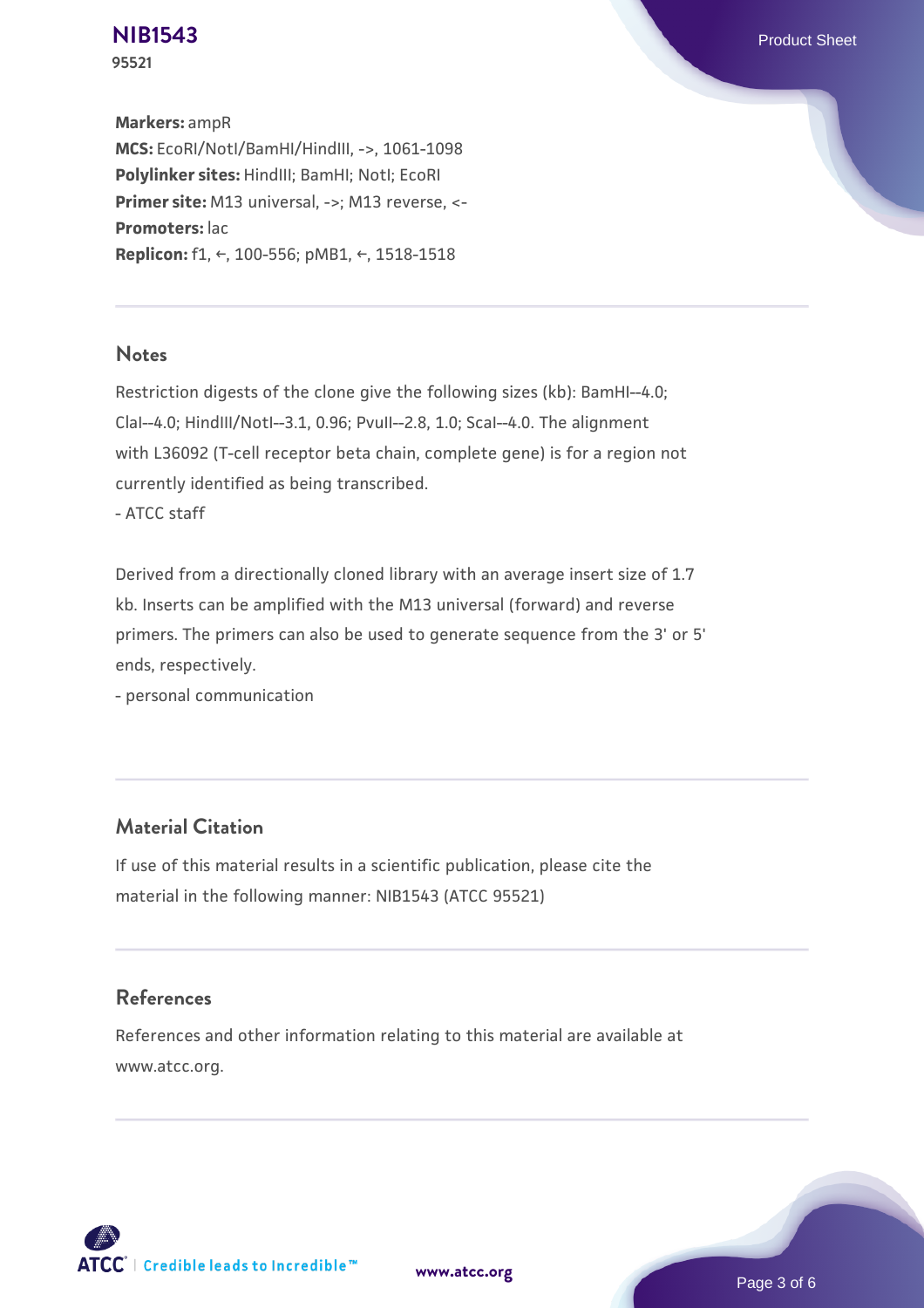#### **Warranty**

The product is provided 'AS IS' and the viability of ATCC® products is warranted for 30 days from the date of shipment, provided that the customer has stored and handled the product according to the information included on the product information sheet, website, and Certificate of Analysis. For living cultures, ATCC lists the media formulation and reagents that have been found to be effective for the product. While other unspecified media and reagents may also produce satisfactory results, a change in the ATCC and/or depositor-recommended protocols may affect the recovery, growth, and/or function of the product. If an alternative medium formulation or reagent is used, the ATCC warranty for viability is no longer valid. Except as expressly set forth herein, no other warranties of any kind are provided, express or implied, including, but not limited to, any implied warranties of merchantability, fitness for a particular purpose, manufacture according to cGMP standards, typicality, safety, accuracy, and/or noninfringement.

#### **Disclaimers**

This product is intended for laboratory research use only. It is not intended for any animal or human therapeutic use, any human or animal consumption, or any diagnostic use. Any proposed commercial use is prohibited without a license from ATCC.

While ATCC uses reasonable efforts to include accurate and up-to-date information on this product sheet, ATCC makes no warranties or representations as to its accuracy. Citations from scientific literature and patents are provided for informational purposes only. ATCC does not warrant that such information has been confirmed to be accurate or complete and the customer bears the sole responsibility of confirming the accuracy and completeness of any such information.

This product is sent on the condition that the customer is responsible for and assumes all risk and responsibility in connection with the receipt, handling,



**[www.atcc.org](http://www.atcc.org)**

Page 4 of 6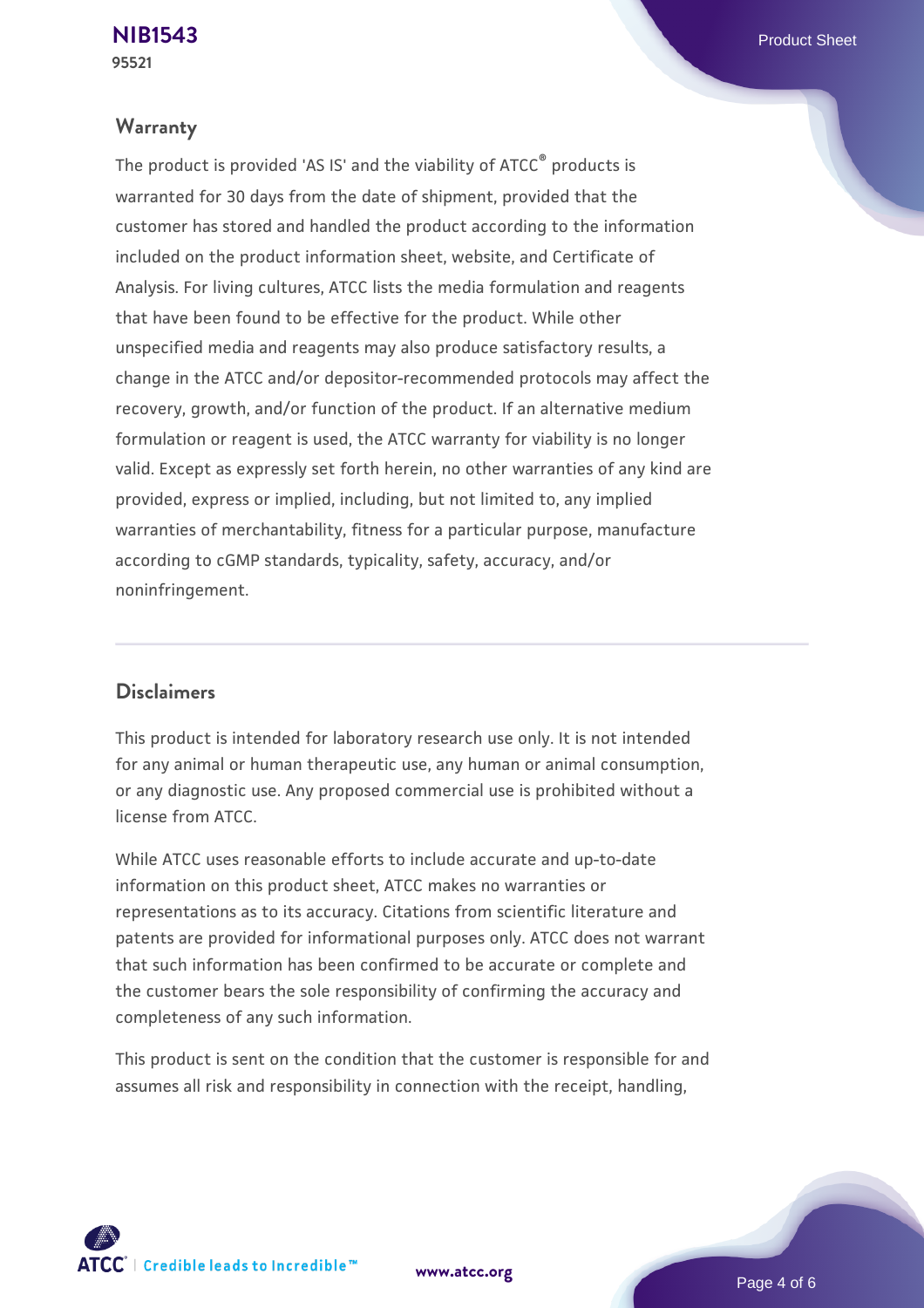storage, disposal, and use of the ATCC product including without limitation taking all appropriate safety and handling precautions to minimize health or environmental risk. As a condition of receiving the material, the customer agrees that any activity undertaken with the ATCC product and any progeny or modifications will be conducted in compliance with all applicable laws, regulations, and guidelines. This product is provided 'AS IS' with no representations or warranties whatsoever except as expressly set forth herein and in no event shall ATCC, its parents, subsidiaries, directors, officers, agents, employees, assigns, successors, and affiliates be liable for indirect, special, incidental, or consequential damages of any kind in connection with or arising out of the customer's use of the product. While reasonable effort is made to ensure authenticity and reliability of materials on deposit, ATCC is not liable for damages arising from the misidentification or misrepresentation of such materials.

Please see the material transfer agreement (MTA) for further details regarding the use of this product. The MTA is available at www.atcc.org.

### **Copyright and Trademark Information**

© ATCC 2021. All rights reserved.

ATCC is a registered trademark of the American Type Culture Collection.

#### **Revision**

This information on this document was last updated on 2021-05-19

### **Contact Information**

ATCC 10801 University Boulevard Manassas, VA 20110-2209 USA